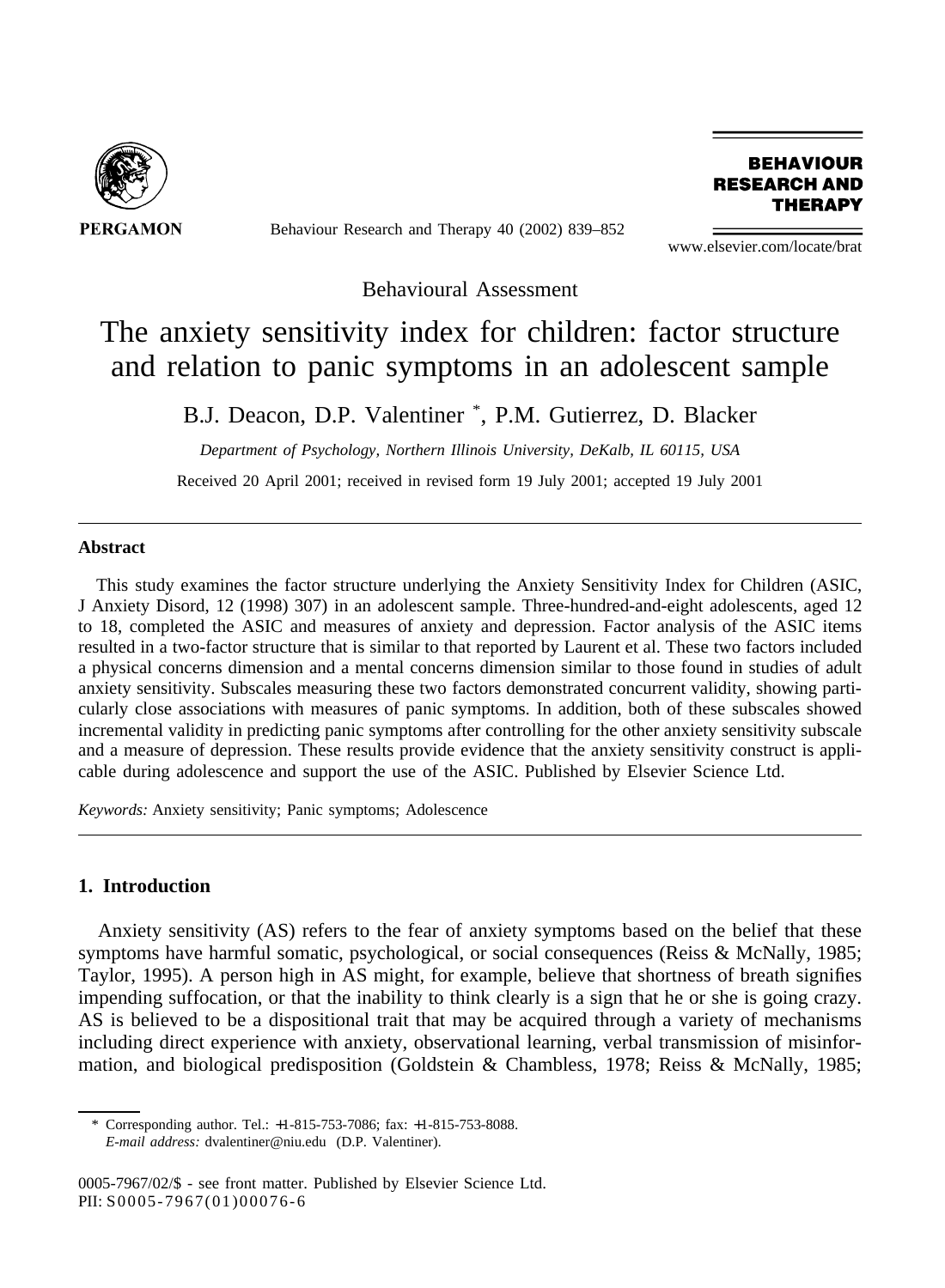Stein, Lang, & Livesley, 1999; Watt, Stewart, & Cox, 1998). Reiss (1987) suggested that individuals with elevated AS may experience increasing anxiety in response to the aversiveness of their anxiety reactions, resulting in a positive feedback cycle that may produce panic attacks and the development of panic disorder or other anxiety disorders. In support of this claim, research with adults has consistently demonstrated positive associations between AS and anxiety disorders (Taylor, Koch, & Crockett, 1991), response to laboratory panic challenges (Donnell & McNally, 1989), and the prospective development of panic (Schmidt, Lerew, & Jackson, 1997). Indeed, anxiety sensitivity plays a central role in contemporary models of panic disorders (McNally, 1990). Since AS appears to be a vulnerability factor for the development of anxiety disorders, particularly panic disorder, studies of AS with younger populations are needed to better understand how these disorders develop (Rachman, 1998).

Although we have many studies of AS with adult samples, relatively few studies have examined AS among children and adolescents. Two measures of AS have been developed specifically for use with children and adolescents: the Childhood Anxiety Sensitivity Index (CASI; Silverman, Fleisig, Rabian, & Peterson, 1991) and the Anxiety Sensitivity Index for Children (ASIC; Laurent, Schmidt, Catanzaro, Joiner, & Kelley, 1998). The CASI was developed by modifying the language used in a measure of AS in adults, the Anxiety Sensitivity Index (ASI; Reiss, Peterson, Gursky, & McNally, 1986), to make the items more understandable to children. The CASI's 18 items include modified versions of the ASI's 16 items, plus two additional items. In the initial validation study of the CASI, Silverman et al. (1991) administered the CASI to two samples, including a nonclinical sample of 76 children aged 11.4–15.8 years and a clinical sample of 33 children aged 8–15 years. Silverman et al. (1991) reported that the CASI showed adequate internal consistency (Cronbach's  $\alpha$ =0.87) and test–retest reliabilities (0.76 and 0.79).

Results from several studies support the construct validity of the CASI. The CASI is strongly correlated with, but distinct from trait anxiety (Muris, Schmidt, Mereckelbach, & Schouten, 2001), and predicts state anxiety and subjective fear in response to a physical challenge task (Rabian, Embry, & MacIntyre, 1999). Elevated CASI scores were found to be associated with an increased risk of experiencing panic attacks in a nonclinical adolescent sample (Lau, Calamari, & Waraczynski, 1996), and panic symptom severity in both child and adolescent clinical samples (Chorpita & Daleiden, 2000). Kearney, Albano, Eisen, Allan, and Barlow (1997) found that children diagnosed with panic disorder score significantly higher on the CASI than children diagnosed with other anxiety disorders. Chorpita and Lilienfeld (1999) suggest that this finding may be due to the fact that the comparison groups were gathered from different sites. In addition, Chorpita and Lilienfeld (1999) point out that the State-Trait Anxiety Inventory for Children — Trait Version (Spielberger, 1973) actually differentiated groups better than the CASI.

Chorpita, Albano, and Barlow (1996) found evidence that the CASI's ability to uniquely predict trait anxiety beyond physical distress and fear depended on a child's age. The CASI uniquely predicted trait anxiety in children aged 12 and above, but not in children aged 7–11. The authors suggested that younger children may lack the cognitive sophistication necessary to make catastrophic interpretations of body sensations characteristic of individuals with elevated AS. Finally, similar to research on the factor structure of AS in adults (Zinbarg, Mohlman, & Hong, 1999), factor analytic studies of the CASI (Chorpita and Daleiden, 2000; Muris et al., 2001; Silverman, Ginsburg, & Goedhart, 1999) suggest that AS among children and adolescents can be conceptualized as a hierarchical construct consisting of a general factor (i.e. global AS), and either two,